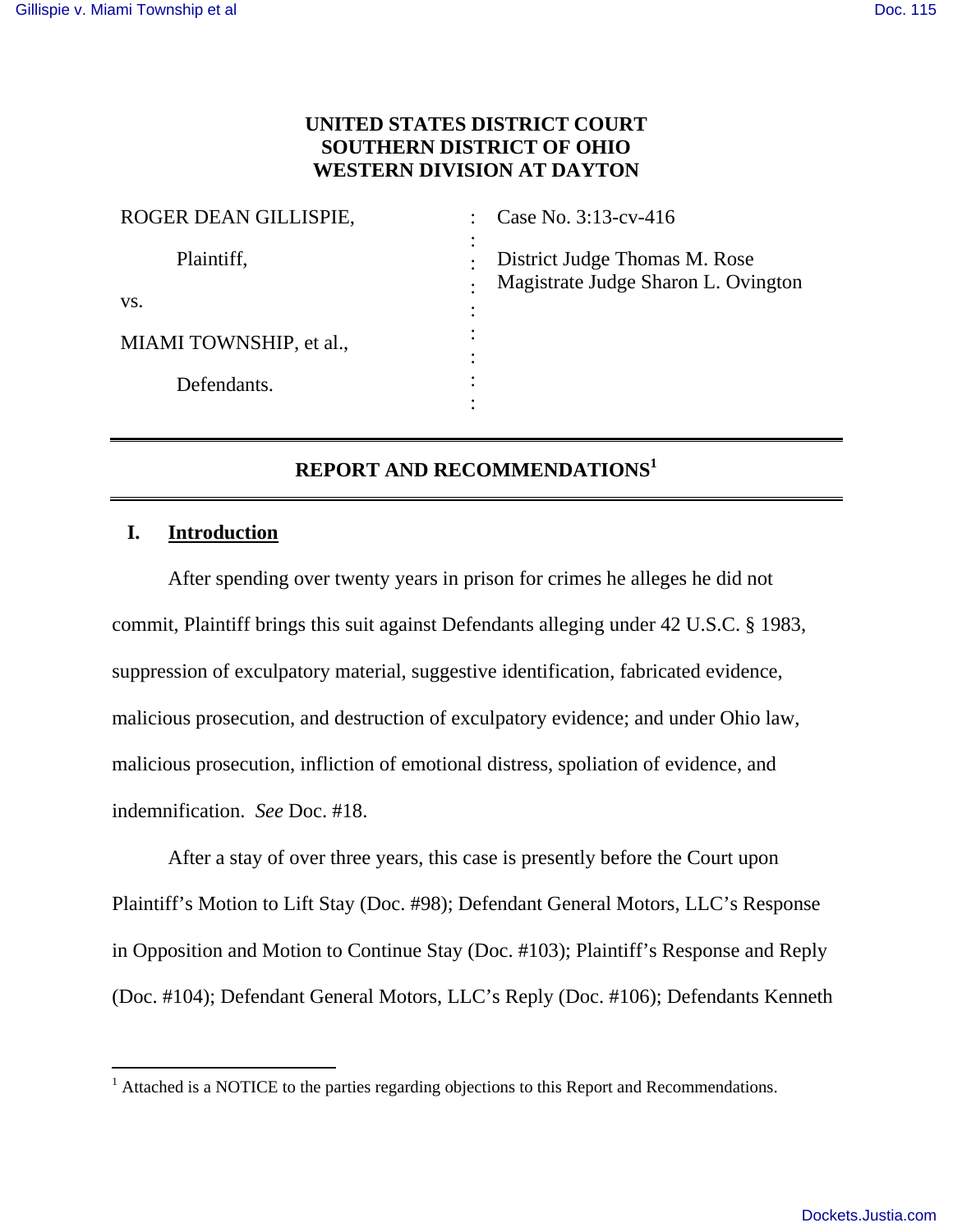M. Betz, John Dipietro, Stephen Gray, Miami Township, Montgomery County, Ohio, Matthew Scott Moore, Denise Rankin, Marvin Scothorn, Tim Wilson's Response in Opposition (Doc. #110); the Parties' Joint Status Report (Doc. #114); and the record as a whole.

## **II. Background**

In May 2014, Plaintiff filed a Motion to Stay, asserting, "in light of the pending matters before the bankruptcy court and on-going criminal prosecution, Plaintiff requests that the Court stay this matter until the bankruptcy proceedings have completed and, if necessary at that time, revisit whether any criminal proceedings might warrant a continued stay." (Doc. #59, *PageID* #505). Magistrate Judge Michael R. Merz granted Plaintiff's Motion: "further proceedings herein are STAYED pending completion of Ohio court adjudication of Plaintiff's *criminal* case." (Doc. #74, *PageID* #1484 (emphasis added)). He further found all then-pending motions (Doc. #s 47, 51, 53, 59, 72) moot without prejudice to renewal upon lifting of the stay. (Doc. #74, *PageID*  #1484). Seventeen months later, in December 2015, Judge Merz ordered the parties to advise the Court of their positions as to whether the stay should be dissolved. (Doc. #82, *PageID* #s 1504-15). The parties generally indicated that at that time, because the criminal case was not yet complete, lifting the stay would be premature. *See* Doc. #s 83- 88, 90-92, 94.

 Plaintiff's criminal case has a long, complicated history and, to fully understand the present case, a brief summary is helpful. In August 1988, three women were attacked in Montgomery County, Ohio, and in February 1991, Plaintiff was convicted of several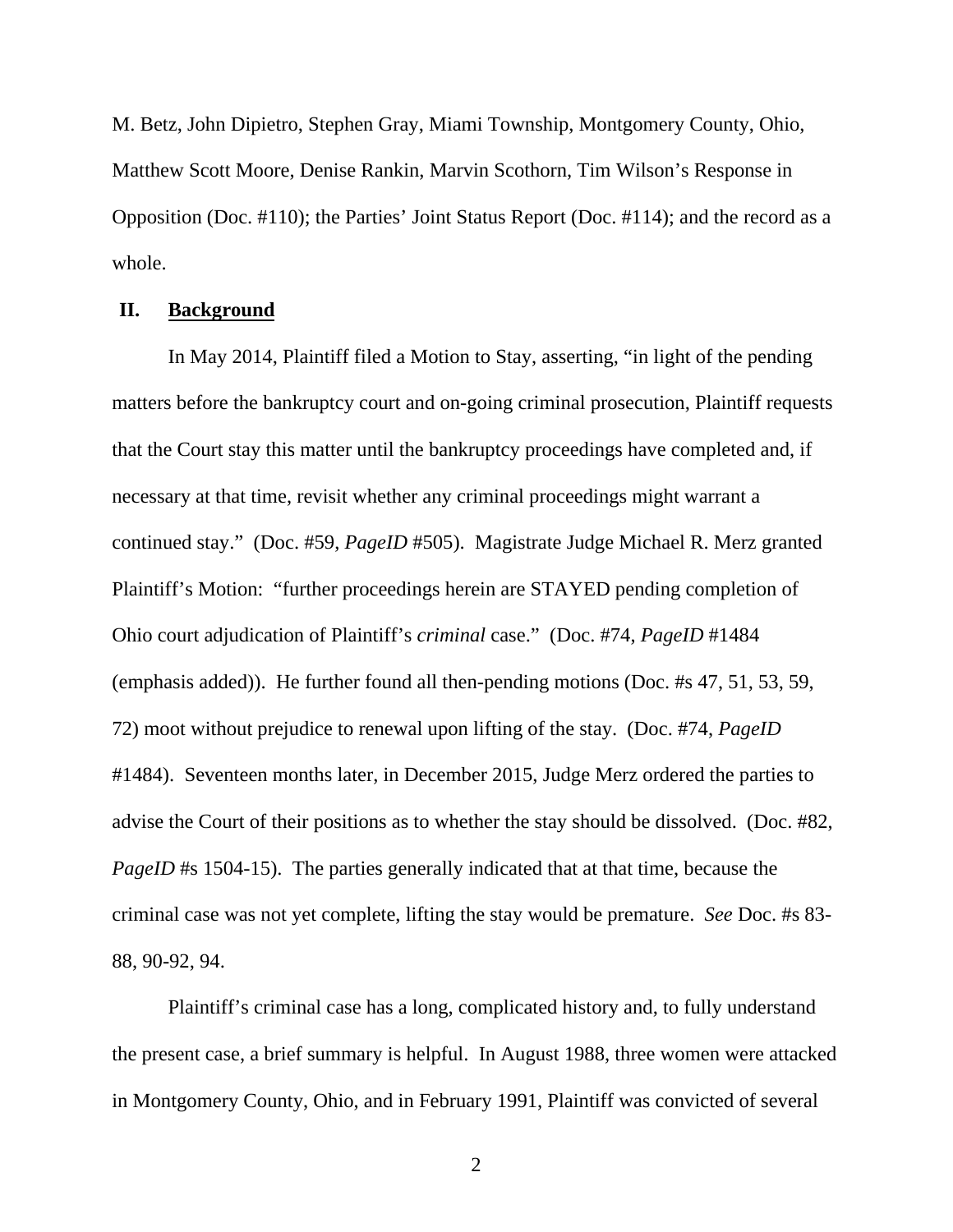crimes related to those attacks. Shortly after he was convicted, Plaintiff was granted a new trial based on newly discovered evidence. In June 1991, he was again convicted and sentenced to prison for twenty-two to fifty years. Plaintiff appealed his case in both state and federal court. Ultimately, Plaintiff's appeals led to the remand of his case for a third trial. But, before the third trial began in the Common Pleas Court of Montgomery County, Ohio, Judge Steven K. Dankof granted Plaintiff's "Motion to Compel Discovery, and If Required Discovery Is Not Produced, to Dismiss Indictment" and dismissed the Indictment. *See State v. Gillispie,* No. 1990 CR 02667 (Ct. Com. Pl., Montgomery Cty., Nov. 30, 2015). Upon appeal by the State, the Second District Court of Appeals affirmed Judge Dankof's judgment. *See State v. Gillispie,* 2016-Ohio-7688, 65 N.E.3d 791 (Ohio App. 2d 2016). On July 26, 2017, the Ohio Supreme Court did not accept the State's appeal. *See State v. Gillispie,* 150 Ohio St. 1409, 2017-Ohio-6964, 78 N.E.3d 909 (Table). And, as Plaintiff says, "The Ohio court criminal adjudication of Plaintiff's criminal case is now over. Forever." (Doc. #98, *PageID* #1747).

Plaintiff's proceedings in bankruptcy court have a shorter—and only slightly less complicated—history. As Plaintiff explained, "due to GM's bankruptcy during the period of Mr. Gillispie's incarceration, the issue of whether Old GM [Defendant Motors Liquidation Company f/k/a General Motors Corporation], New GM [Defendant General Motors, LLC f/k/a General Motors Company and NGMCO, Inc.], or both [(GM Defendants)] can be parties to this lawsuit is the subject of upcoming litigation before the bankruptcy court for the Southern District of New York." (Doc. #59, *PageID* #504). On June 17, 2014, Plaintiff filed a Motion for Leave to Pursue Claims Against General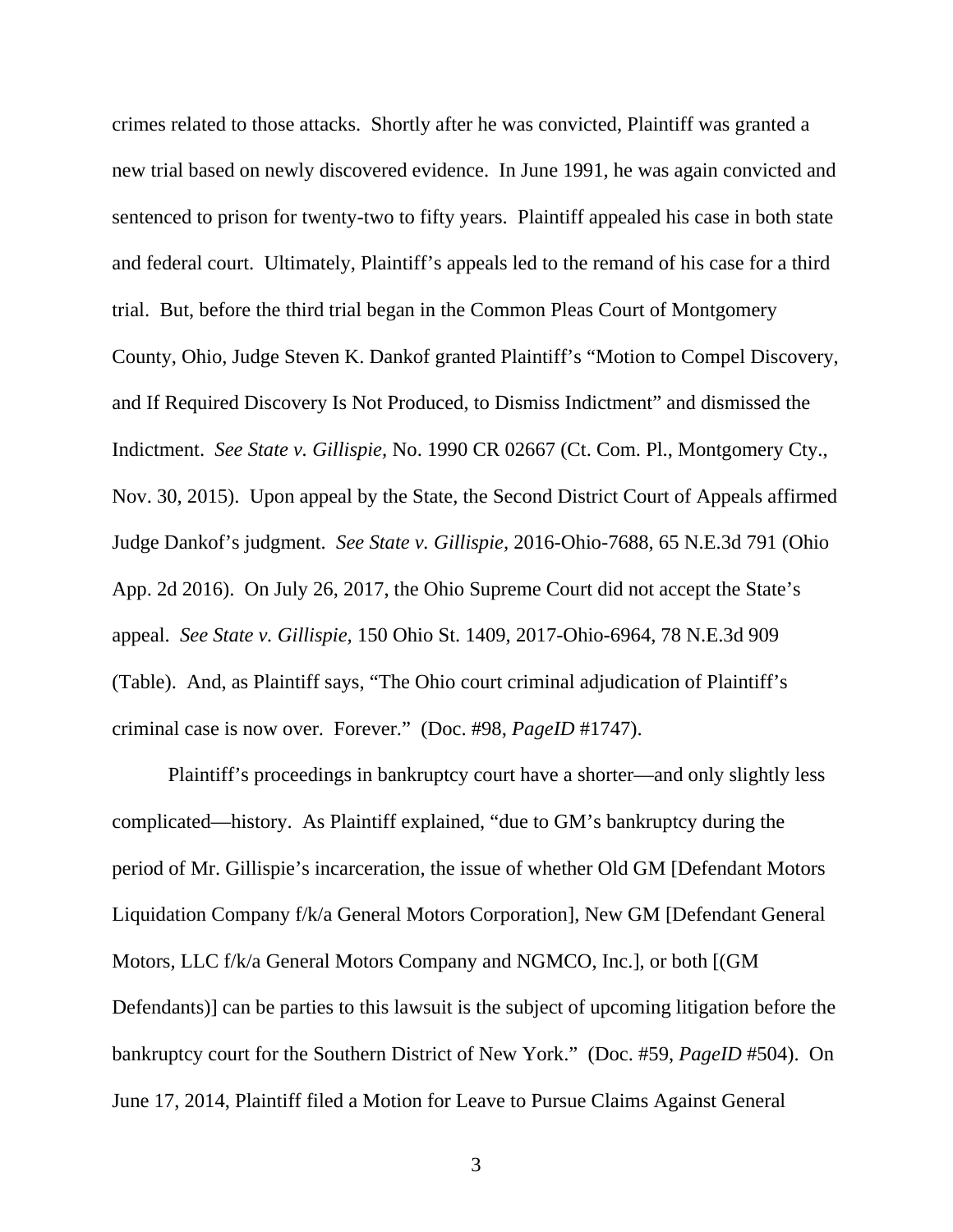Motors, LLC, and, Alternatively, to File a Post-Bar-Date Proof of Claim in the Motors Liquidation Company Bankruptcy. (Doc. #73, *PageID* #690); *In re: Motors Liquidation Co.,* No. 1:09-bk-50026, ECF Doc. #12727 (Bankr. S.D.N.Y.). Several years later, on October 18, 2017, United States Bankruptcy Judge Martin Glenn denied Plaintiff's Motion. *In re: Motors Liquidation Co.,* No. 1:09-bk-50026, ECF Doc. #14133 (Bankr. S.D.N.Y. Oct. 18, 2017).

That brings things back to the current motion before the Court: Plaintiff's Motion to Lift Stay (Doc. #98). At the time Plaintiff filed his Motion in the present case, the bankruptcy court had not ruled on his motion. Although the bankruptcy court has since issued its decision, Plaintiff, on October 26, 2017, filed a notice of appeal in that case. *In re Motors Liquidation Co.,* No. 1:09-bk-50026, ECF Doc. #14138. Thus, Plaintiff's bankruptcy-related legal issues are not yet fully resolved, and the parties' arguments in this case concerning the Stay remain extant.

## **III. Standard of Review**

It is well established that "'[t]he power to stay proceedings is incidental to the power inherent in every court to control the disposition of the causes in its docket with economy of time and effort for itself, for counsel and for litigants, and the entry of such an order ordinarily rests with the sound discretion of the District Court.'" *F.T.C. v. E.M.A. Nationwide, Inc.*, 767 F.3d 611, 626-27 (6th Cir. 2014) (quoting *Ohio Envtl. Council v. U.S. Dist. Court*, 565 F.2d 393, 396 (6th Cir. 1977). "How this can best be done calls for the exercise of judgment, which must weigh competing interests and maintain an even balance." *Landis v. North Am. Co.,* 299 U.S. 248, 255, 57 S.Ct. 163,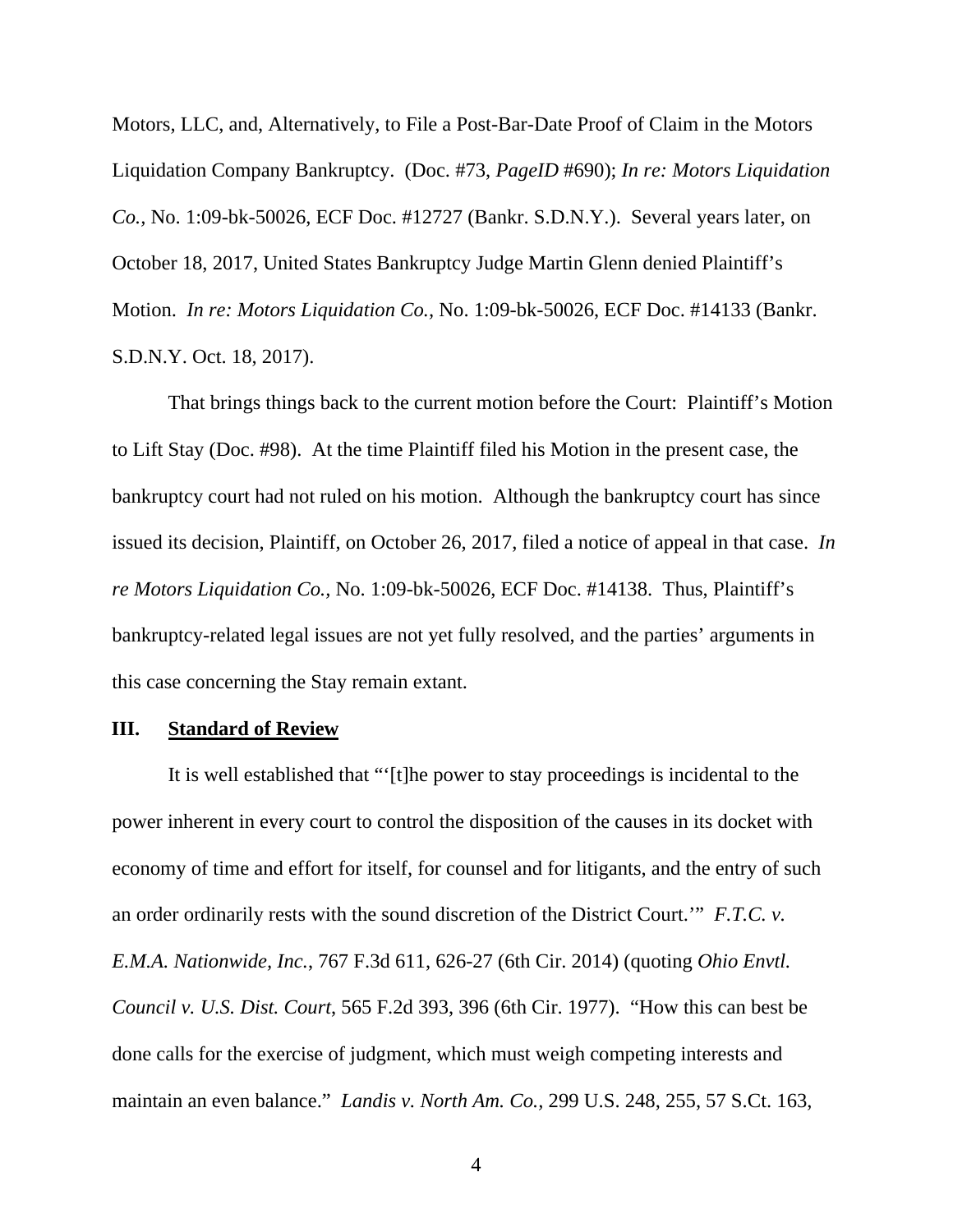166, 81 L.Ed 153 (1936) (citing *Kansas City S. Ry. Co. v. United States*, 282 U.S. 760, 763, 51 S.Ct. 304, 305, 306, 75 L.Ed. 684 (1931); *Enelow v. New York Life Ins. Co.*, 293 U.S. 379, 382, 55 S.Ct. 310, 311, 79 L.Ed. 440 (1935)); *see Ohio Envtl. Council*, 565 F.2d at 396.

Courts have generally considered four factors: "the potentiality of another case having a dispositive effect on the case to be stayed, the judicial economy to be saved by waiting on a dispositive decision, the public welfare, and the hardship/prejudice to the party opposing the stay, given its duration." *Michael v. Ghee,* 325 F.Supp.2d 829, 831 (N.D. Ohio 2004) (citing *Landis,* 299 U.S. at 255, 57 S.Ct. 163).

## **IV. Discussion**

#### **A. GM Defendants**

In light of the Bankruptcy Court's Decision and Plaintiff's pending appeal—as noted in the Parties' Joint Status Report—Plaintiff "cannot currently pursue claims in this action against New GM or Old GM." (Doc. #114, *PageID* #1961). Accordingly, Plaintiff's claims against GM Defendants must remain stayed.

#### **B. Remaining Defendants**

Plaintiff asserts, "at this juncture, there should be no dispute that Plaintiff is entitled to now pursue this action against the following Defendants: Miami Township, Matthew Scott Moore, Tim Wilson, Thomas Angel, Marvin Scothorn, John DiPietro,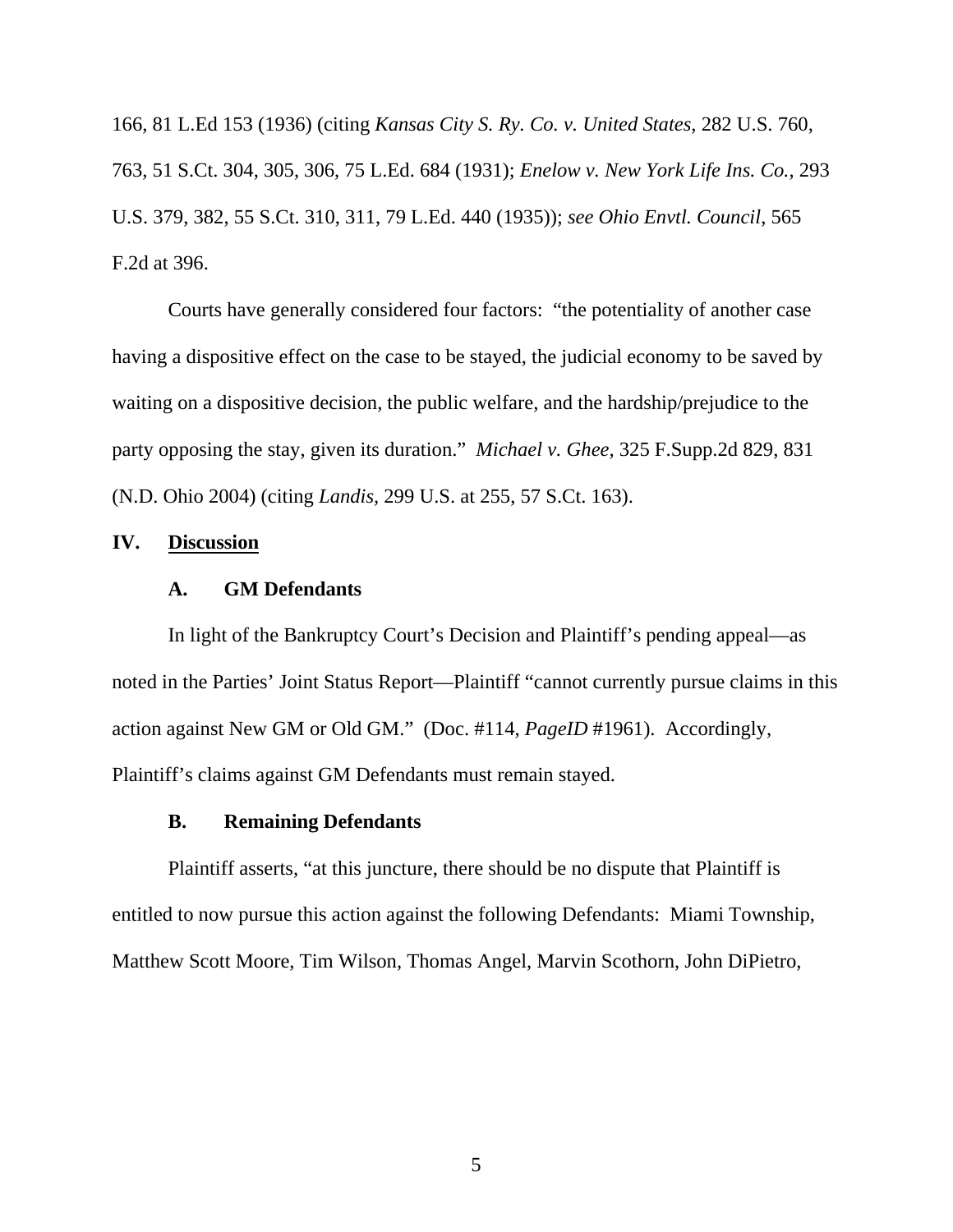Stephen Gray, Montgomery County, Kenneth M. Betz, Denise Rankin, Ralph Nickoson,<sup>2</sup> Rick Wolfe, Keith Stapleton, Robert Miller, David Burke, Robert Burke from Miami Township, and any appropriate unidentified individuals affiliated with the above." (Doc. #104, *PageID* #1933 (footnote added)).

These Defendants—at least prior to the bankruptcy court's decision—disagree. (Doc. #110). They assert that lifting the stay would be premature: "if the stay is lifted in the present case while GM is still unable to participate, Defendants may be forced to conduct discovery now, and repeat the discovery process if the Bankruptcy Court allows Plaintiff to proceed with his suit against GM." *Id.* at 1953. And, New GM asserted, "This case must remain stayed in its entirety until Plaintiff's bankruptcy motion is decided." (Doc. #106, *PageID* #1939 (emphasis in original)).

The first factor—the potentiality of another case having a dispositive effect on the present case—and the second factor—the judicial economy to be saved by waiting on a dispositive decision—weigh in favor of the stay being lifted. The outcome of Plaintiff's bankruptcy appeal does not have a dispositive effect on Plaintiff's case against non-GM Defendants. Further, there is no potential for conflicting rulings. Plaintiff's bankruptcy case does not involve legal issues similar to the constitutional or other issues in this case. The bankruptcy appeal outcome will not simplify matters as they relate to non-GM Defendants. Accordingly, these factors weigh heavily in favor of the stay being lifted.

 $\overline{a}$ 

 $2$  Plaintiff filed a Notice of Voluntary Dismissal of Defendant Ralph Nickoson without prejudice (Doc. #52). Plaintiff cannot, therefore, pursue this action against him.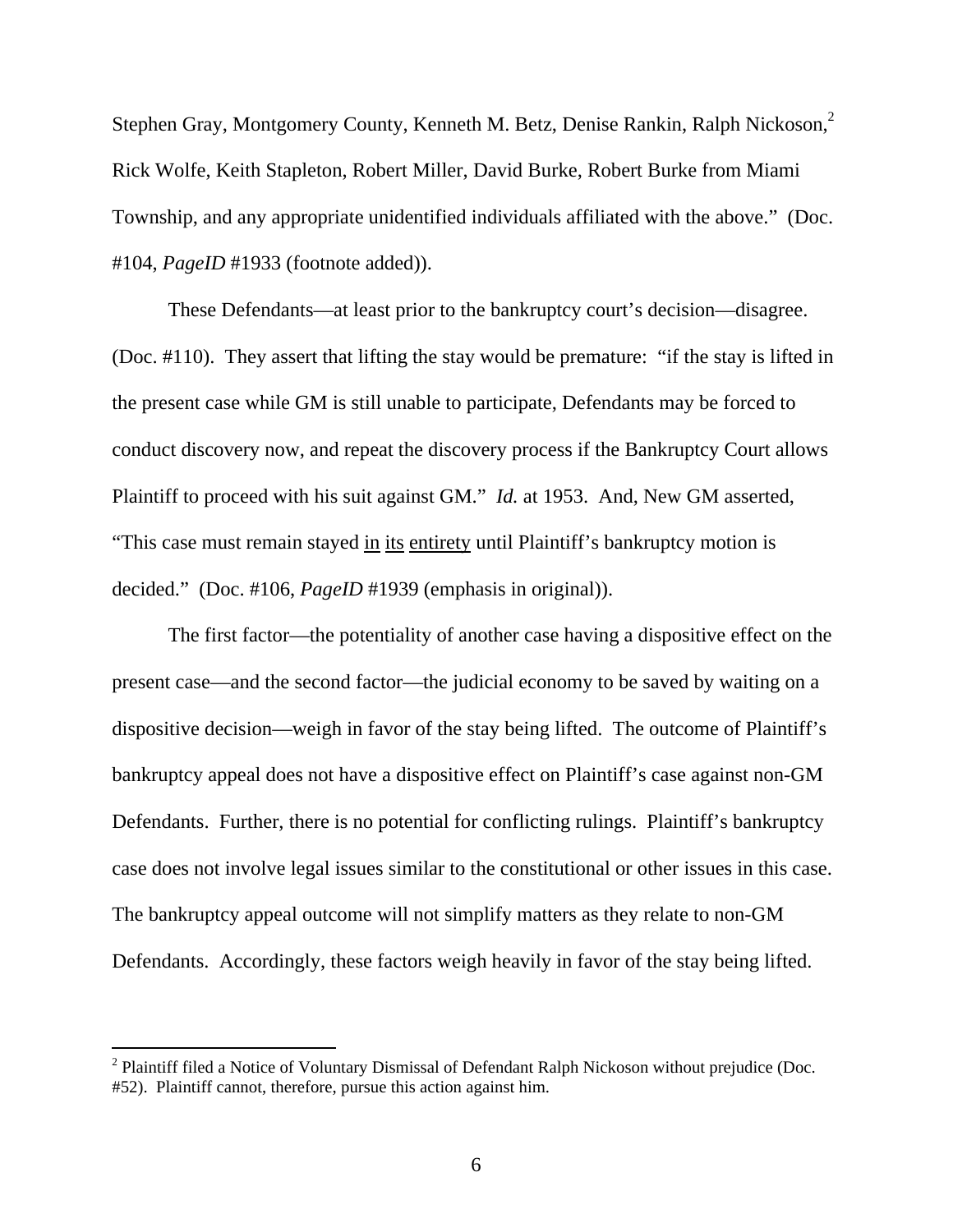The third factor—the public welfare—weighs in favor of lifting the stay. *See AES-Apex Emp'r Servs., Inc. v. Rotondo*, No. 13-CV-14519-DT, 2015 WL 12990376, at \*1 (E.D. Mich. July 24, 2015) ("The public, and this court, has an interest in the just and speedy resolution of its cases.").

Last, the fourth factor—the hardship/prejudice to the party opposing the stay also favors lifting the stay. Defendants argue, "continuing the stay in this matter will not impose hardship or prejudice upon Plaintiff. This case is in its infancy. Motions to dismiss and for judgment on the pleadings are pending before this Court, and discovery has not yet begun." (Doc. #110, *PageID* #s 1953-54 (citing *Ramcharitar v. Proctor & Gamble Co.*, No. 1:15-cv-457, 2016 WL 796129, at \*3 (S.D. Ohio Mar. 1, 2016)(Black, D.J.))). And, Defendants contend, "as this case has already been stayed for over three years, continuing the stay will not prejudice Plaintiff." *Id.* at 1954.

Despite this case being over four years old, Defendants are correct that discovery has not yet begun. And, prior to the stay, there were pending motions to dismiss and for judgment on the pleading. But this does not establish that Plaintiff would not be prejudiced by a continuation of the stay. *See AES-Apex Emp'r Servs., Inc.,* 2015 WL 12990376, at \*1 ("a stay to allow the parties to pursue appellate options in the state case would delay this action for a lengthy period of months, if not years. Motions would grow stale and require refreshing with current law and perhaps updated facts. Additional attorney fees would be expended. Numerous motions would languish on this court's docket. This result is unpalatable to the court ….").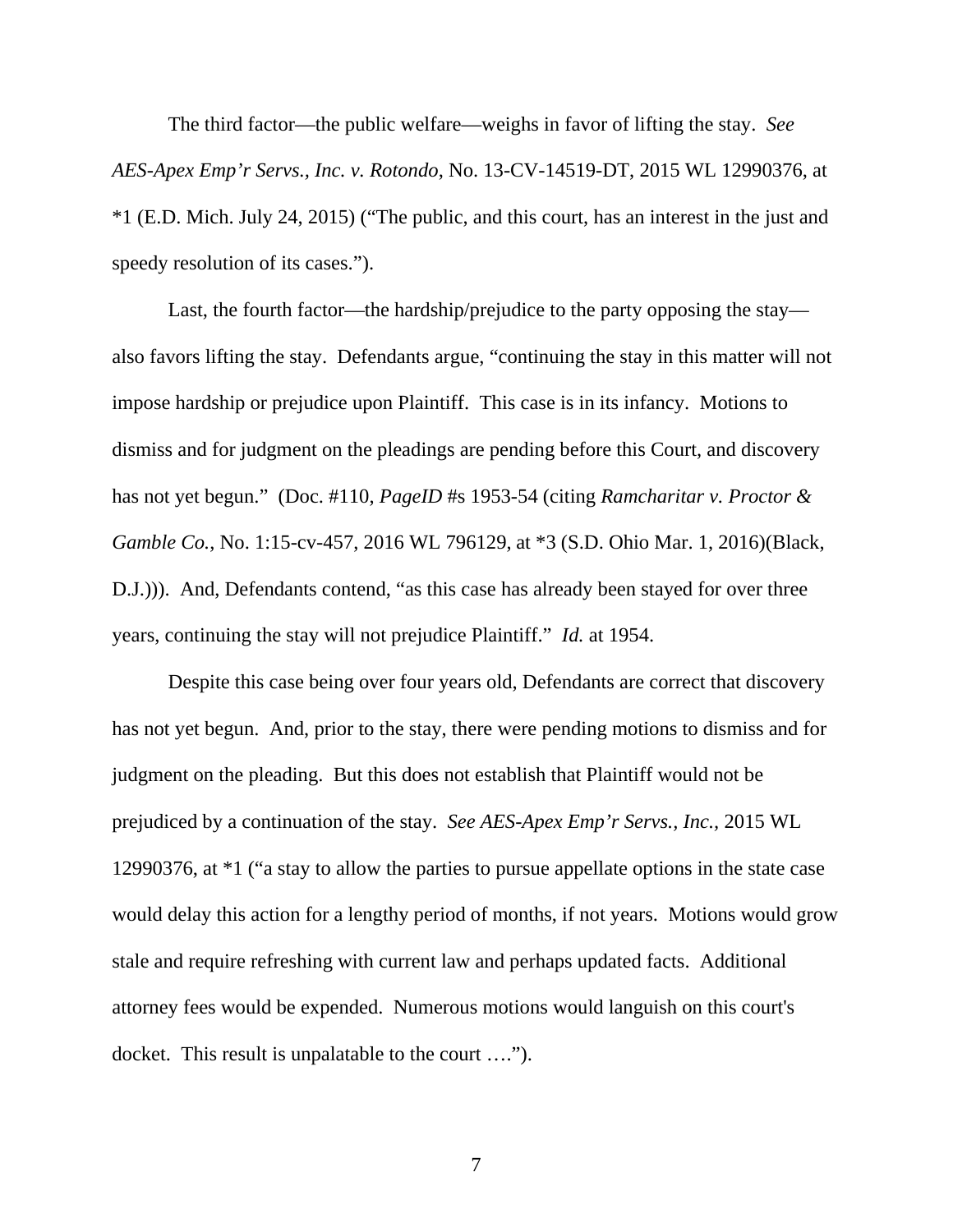Further, Defendants' assertion that because this case has already been stayed for such a long period, it is not prejudicial to Plaintiff to continue the stay lacks merit. "[A] party has a right to a determination of its rights and liabilities without undue delay." *Ohio Envtl. Council*, 565 F.2d at 396. Plaintiff's filed his motion with the Bankruptcy Court in 2014, and the Court did not rule on his motion until October 2017—more than three years later. Plaintiff's appeal could last just as long or even longer. *See Landis,*  299 U.S. at 256, 57 S.Ct. 163 ("We are satisfied that the limits of a fair discretion are exceeded in so far as the stay is to continue in effect after the decision by the District Court …, and until the determination by this court of any appeal therefrom. Already the proceedings in the District Court have continued more than a year. With the possibility of an intermediate appeal to the Circuit Court of Appeals, a second year or even more may go by …. For the moment we fix the uttermost limit as the date of the first decision in the suit selected as a test ….").

Magistrate Judge Merz stayed this case "pending completion of Ohio court adjudication of Plaintiff's *criminal* case." (Doc. #74, *PageID* #1484 (emphasis added)). Plaintiff's criminal case is complete. Plaintiff's pending matters in bankruptcy court do not warrant a continuation of the stay.

#### **IT IS THEREFORE RECOMMENDED THAT**:

- 1. Plaintiff's Motion to Lift Stay (Doc. #98) be DENIED, in part, as to GM Defendants, and GRANTED, in part, as to the remaining Defendants;
- 2. Defendant New GM's Motion to Continue Stay (Doc. #103) be GRANTED, in part, as to GM Defendants, and DENIED, in part, as to the remaining Defendants;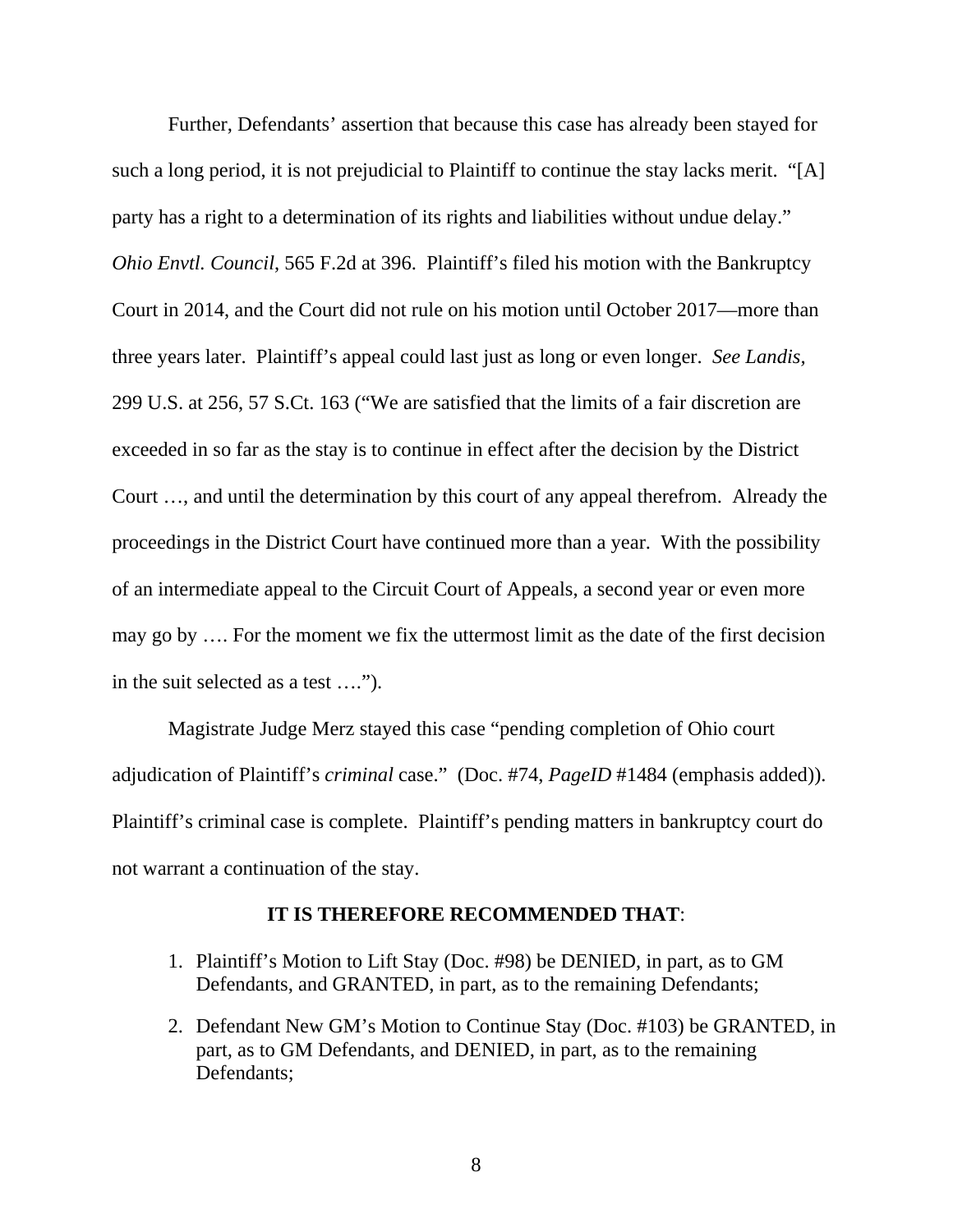- 3. The Stay (Doc. #74) be lifted as to Plaintiff's claims against all non-GM Defendants; and
- 4. Parties, excluding GM Defendants, be ordered to submit an Fed. R. Civ. P. 26(f) Report.

December 8, 2017 *s/Sharon L. Ovington* 

Sharon L. Ovington United States Magistrate Judge